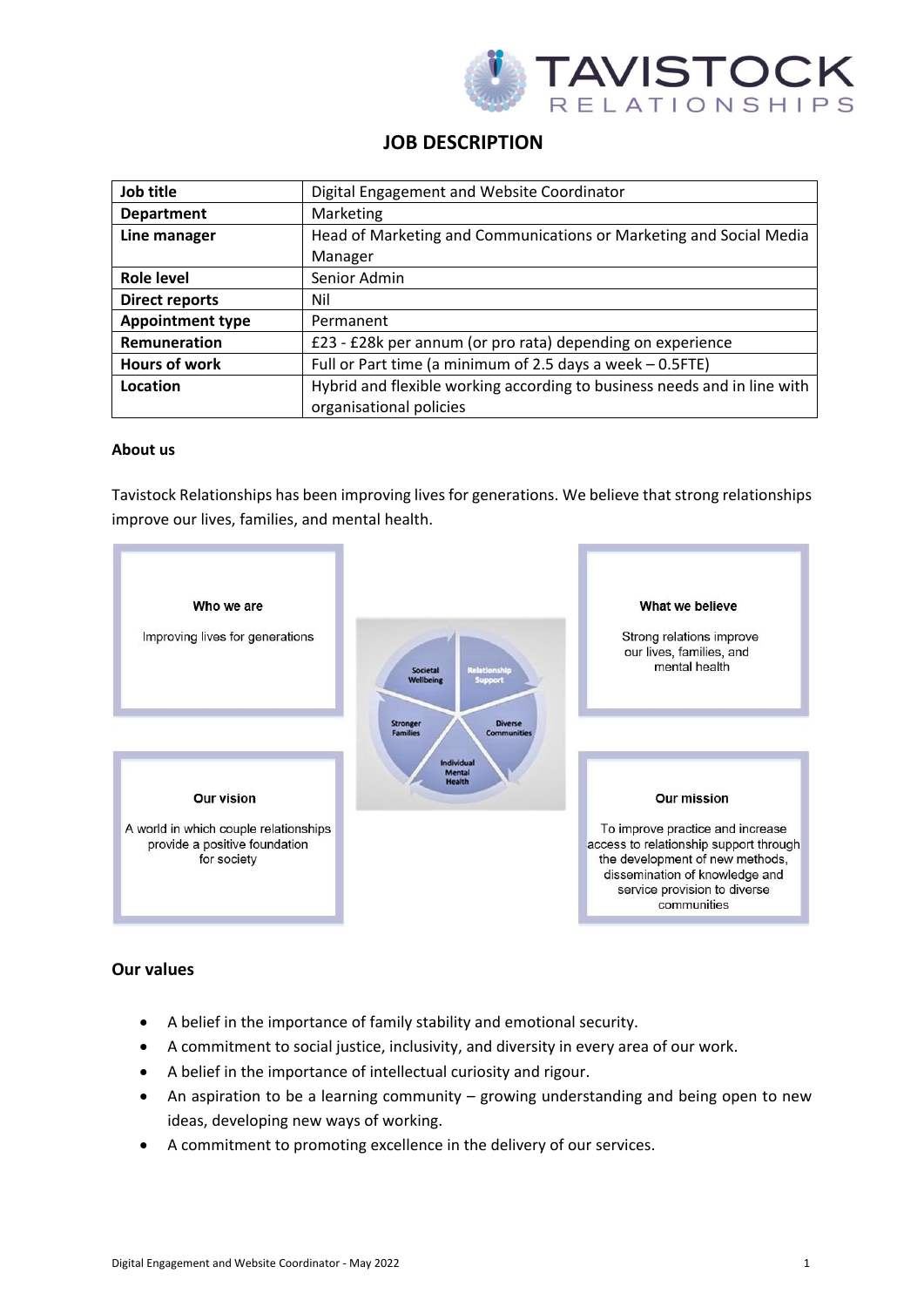

## **Purpose of the role**

To maintain digital media content and design elements to ensure that the assigned platforms are functional, accurate and up to date, and that data is gathered, analysed and reported in respect of platform activity.

## **Responsibilities**

| Online content      | Create and maintain web pages and content in conjunction with content<br>$\bullet$          |
|---------------------|---------------------------------------------------------------------------------------------|
| creation            | owners, marketing team and external advisors.                                               |
|                     | Execution of editorial requirements including ensuring correct spelling and<br>$\bullet$    |
|                     | grammar in all content, SEO, content development, distribution, and                         |
|                     | measurement.                                                                                |
|                     | Use analytical understanding, knowledge of customer journey design and<br>$\bullet$         |
|                     | ability to use data and user feedback to define and refine content.                         |
|                     | Work closely with the content strategist to make sure key content is created,<br>$\bullet$  |
|                     | written and published on time.                                                              |
|                     | Work with colleagues to develop new and relevant content and<br>$\bullet$                   |
|                     | communications tools that attract and engage external audiences across                      |
|                     | multiple channels and digital platforms, to raise awareness and drive support,              |
|                     | especially with new and potential supporter audiences.                                      |
|                     | Create, implement and share a range of formats, such as infographics, stories,<br>$\bullet$ |
|                     | blogs, videos, etc., to enable complex stories to be told in succinct and                   |
|                     | audience-appropriate ways.                                                                  |
| Content maintenance | Responsible for the day-to-day development, and ongoing upkeep of the TR<br>$\bullet$       |
| & analytics         | website.                                                                                    |
|                     | Review web content, links and design, and provide necessary updates and<br>$\bullet$        |
|                     | enhancements in a timely manner.                                                            |
|                     | App support and app content updates.<br>$\bullet$                                           |
|                     | Update listings and information on external websites, for our SEO.<br>$\bullet$             |
|                     | Proactively ensure website copy is current and manage the web updating<br>$\bullet$         |
|                     | process by guiding and assisting content contributions from staff.                          |
|                     | Support colleagues with advice and tools needed to ensure their content areas<br>$\bullet$  |
|                     | are up to date and optimized.                                                               |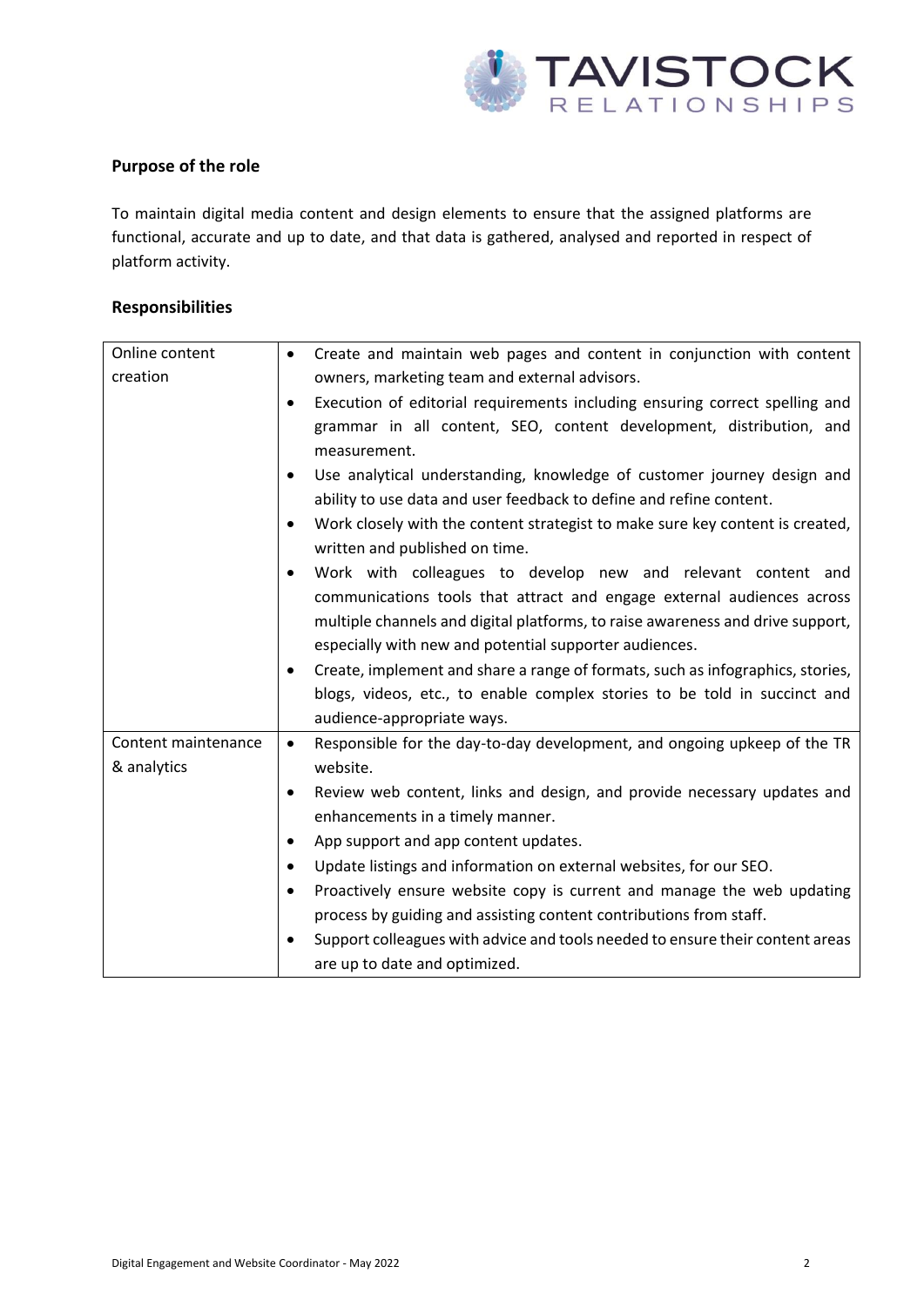

| Continued            | Participate in website phase two project to develop a membership portal and<br>$\bullet$    |
|----------------------|---------------------------------------------------------------------------------------------|
| development of       | resource centre.                                                                            |
| online systems       | Discuss, analyse, review and resolve usability issues in conjunction with<br>$\bullet$      |
|                      | development teams.                                                                          |
|                      | Communicate with site visitors and users regarding site updates, anticipated<br>$\bullet$   |
|                      | and unanticipated downtime, and resolution of bugs and outages.                             |
|                      | Lead website maintenance and development projects, coordinating internal<br>$\bullet$       |
|                      | and external stakeholders, to drive forward their delivery.                                 |
|                      | Work with TR's website provider to develop and evaluate the website<br>$\bullet$            |
|                      | architecture and navigation to ensure a high-quality user experience.                       |
|                      | Perform other related duties as assigned.<br>$\bullet$                                      |
| Process development  | Create drafts and documents; implement backup, recovery, and business<br>$\bullet$          |
|                      | continuity plans.                                                                           |
|                      | Develop editorial governance, so digital content is compliant in line with our<br>$\bullet$ |
|                      | brand voice, style and tone to ensure a coordinated approach across the                     |
|                      | organisation.                                                                               |
|                      | Develop and maintain a regular and effective training schedule for content<br>$\bullet$     |
|                      | editors.                                                                                    |
| User analytics       | Conduct customer journey review/analytics.<br>$\bullet$                                     |
|                      | Identify useful site performance metrics; collect, track, record, compile,<br>$\bullet$     |
|                      | analyse, and report site usage data.                                                        |
|                      | Conduct user testing and use analysis to assess usability and effectiveness of<br>$\bullet$ |
|                      | site; recommend improvements based on analysis.                                             |
|                      | Align website journeys with other online and offline activities.<br>$\bullet$               |
|                      | Collection and analysis of data from the website and social media.<br>$\bullet$             |
|                      | Review and monitor the effectiveness of TR's online marketing and                           |
|                      | communications activity, providing regular reports and analysis on web and                  |
|                      | digital media usage and trends using Google Analytics and online sources, to                |
|                      | support future activity.                                                                    |
| Personal development | Maintain knowledge and expertise in web design and development;<br>$\bullet$                |
|                      | participate in professional conferences, workshops and groups.                              |
| Internal             | Contribute to strategic planning discussions by putting forward ideas to<br>$\bullet$       |
| communication and    | improve our marketing and communications based on up-to-date data.                          |
| strategic planning   | Report on website KPIs and provide insights and recommendations to inform<br>٠              |
|                      | strategic planning.                                                                         |
|                      | Liaise across the organisation and other relevant external parties to<br>$\bullet$          |
|                      | seek/share information in relation to specific aspects of TR's communications.              |
| Corporate            | Maintain a social media profile and presence that is aligned to the TR profile<br>$\bullet$ |
| responsibility       | as a credible and professional organisation.                                                |
|                      | Proactively participation in organisational internal communication activity.<br>٠           |
|                      | Periodic reporting to support communication to the wider organisation<br>٠                  |
|                      | including SMT and board committees.                                                         |